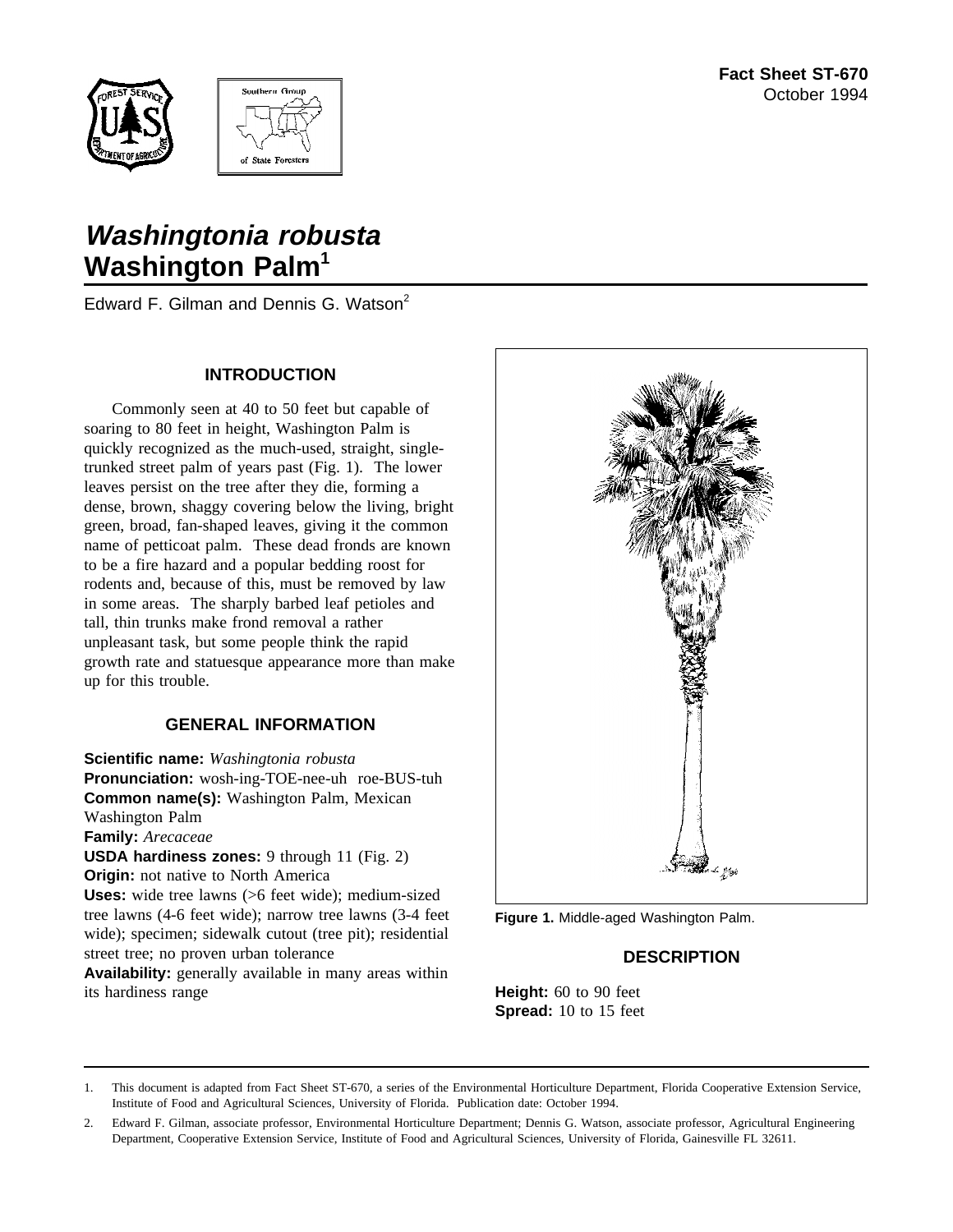

**Figure 2.** Shaded area represents potential planting range.

**Crown uniformity:** symmetrical canopy with a regular (or smooth) outline, and individuals have more or less identical crown forms **Crown shape:** palm; upright **Crown density:** open **Growth rate:** medium **Texture:** coarse

### **Foliage**

Leaf arrangement: alternate; spiral **Leaf type:** costapalmate **Leaf margin:** entire **Leaf shape:** star-shaped **Leaf venation:** palmate **Leaf type and persistence:** broadleaf evergreen; evergreen **Leaf blade length:** >36 inches **Leaf color:** green **Fall color:** no fall color change **Fall characteristic:** not showy

#### **Flower**

**Flower color:** white **Flower characteristics:** showy; summer flowering

### **Fruit**

**Fruit shape:** oval; round **Fruit length:** < .5 inch **Fruit covering:** fleshy **Fruit color:** black **Fruit characteristics:** does not attract wildlife; inconspicuous and not showy; no significant litter problem

### **Trunk and Branches**

**Trunk/bark/branches:** grow mostly upright and will not droop; not particularly showy; should be grown with a single leader; no thorns **Pruning requirement:** needs little pruning to develop a strong structure **Breakage:** resistant **Crown shaft:** no